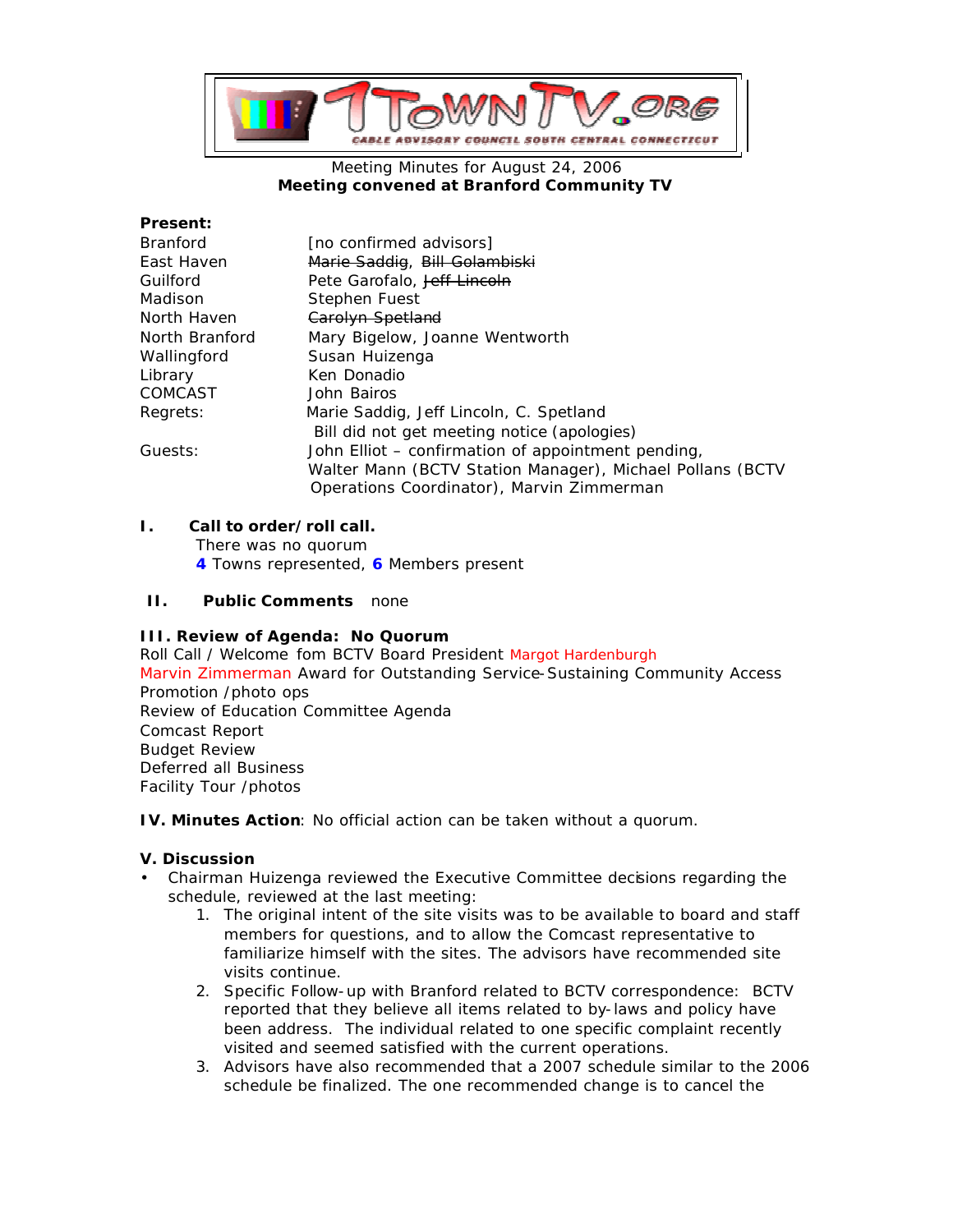February committee meetings, which have been unsuccessful, and advisors will instead attend their local PEG meetings.

- Advisors discussed the potential benefits of switching insurance plans. A new package offered by the California Company would cover equipment insurance, workers' compensation, etc., at a rate close to the current one. The plan would not include health benefits. Members agree they are interested in pursuing additional coverage. There is currently no Insurance Committee but this issue may be handled by the Treasurer or in conjunction with Shared Services.
	- 1. Additionally, there is confusion regarding how members should formally acknowledge their participation in an insurance plan. The present advisors agree that it is necessary to draft a form for this purpose.
	- 2. Advisors are also in agreement that a plan could be instituted to give a percentage discount on the insurance when it is paid regularly.
- Discussion regarding DPUC Reports: Reports from East Haven, Madison, and North Branford have been received. Reports from Branford and North Haven have not yet been received. (Branford turns in a copy of their DPUC report at this meeting.) The reports should include updates on by-laws and policies related to the 7Town Franchise.
	- 1. Based on discussion outcome it appears that only Guilford is currently the only town not in compliance with the policy of accepting both locallysponsored programming and within franchise sources for cable-casting programs and bulletin-board display. An expectation of removal of TV21 was the franchise wide access to all stations.
- Chairman Huizenga advised the present members that the Cable Advisory Council has the opportunity to review and judge tapes for upcoming ACM North East VideoFestival. More information will be posted on the website regarding this issue. K.D. and M.P indicated interest in participating.

# **VI. Comcast Report (John Bairos)**

Hard copies of the monthly report were distributed. The report includes a Press Release from the Lifetime network, an updated Customer Care Report, and a reminder regarding the Comcast Survey (which includes two questions from CACSCC), which will be conducted in September. Approximately 400 customers will be contacted by phone over a 4-day period.

# **VII. Treasurer's Report (Pete Garofalo)**

- œ Budget sheets were distributed to present advisors.
- œ A \$20 charge for the 7TownTV.org domain name should be added to next year's projection.
- œ Three \$350 grants for ACM should be added to the 2006-07 budget. Paperwork has been received from East Haven, Wallingford, and Guilford as proof that town representatives attended the ACM conference. No grants will be given to North Branford, North Haven, and Branford, and Madison is still unaccounted for.
- **EX** The budget could not be approved because there was no quorum. Advisors present at the September meeting will vote to accept it. (A proxy will be given from Pete Garafolo)

### **VIII. Educational Programming (absent a Functioning Education Committee the attendees reviewed Ed Committee Items)**

• A discussion took place regarding how to proceed with educational outreach about the use and opportunities for the education channels.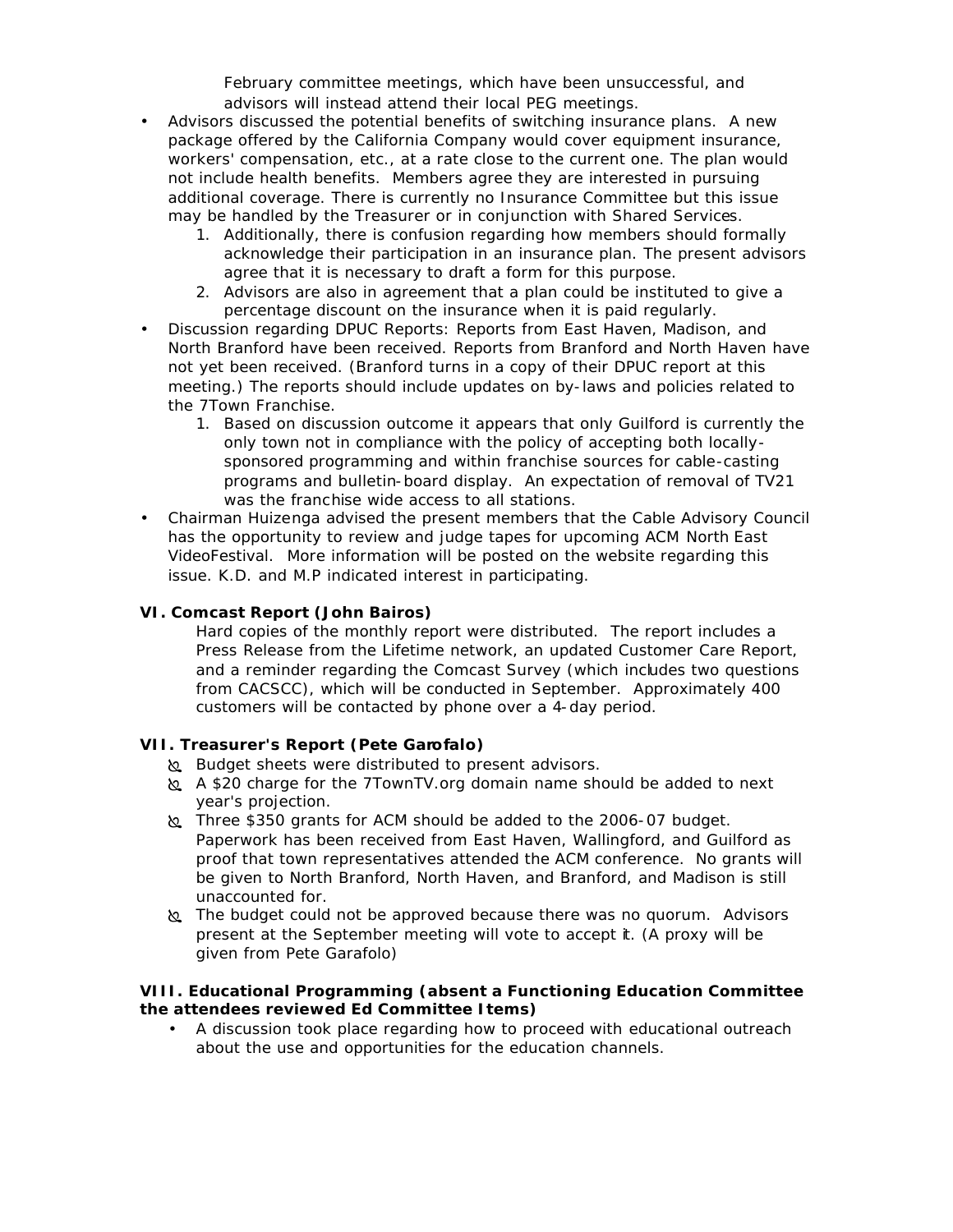- 1. The U.S. Department of Education makes available tapes and CDs geared toward getting parents involved in education. All stations should register to receive this free Ed Channel Programming.
- 2. Educational Programming is available as a free downlink to Educational Channels. Channels include Annenberg, Research Channel and Classic Arts. This is not to be considered non-local programming. It is rather a opportunity to provide teacher education, or supplemental course work using cable capacity which happens to be a the primary purpose of the Educational Channel.
- 3. The Annenberg program may only be played through a Satellite downlink/receiver (Receiver may require approx. \$500 investment).
- 4. The Classic Arts program has been available thru the router to-date. It is more incidental cultural programming rather than specifically educational.
- 5. If Programming is made available via the Router, it can only be pointed to one downlink. Educational programming can be chosen by each town to play during a several-hour block. Local programming can then be worked around the schedule.
- Part of this discussion focused roles and responsibilities for educational channels. (PEG groups vs. the Board of Education vs Comcast)
	- 1. Cablecasting of Ed Channel is in same location as Government & Public in Madison and East Haven due o recent changes.
	- 2. In North Branford schools have requested a portion of Comcast funding.
	- 3. No. Branford & Wallingford & No. Haven have Ed channel cablecasting from a school location.
	- 4. Wallingford has been discussing representation and resources with Superintendent in recent months.
	- 5. Madison will discuss this issue with the superintendent of schools.
	- 6. Branford guests reported that the Board of Education usually produces the educational programming, but works in conjunction with the PEG group. For example, PEG can subsidize equipment costs for the Board of Education.
- Advisors suggest asking Comcast or the DPUC for clarification on who actually controls the Educational Channel. The Comcast Representative notes that the Board of Education does not file with the DPUC. That the town also is responsible for recognizing PEG group.
- Consensus: PEG groups are expected to give support, advice, and equipment (loan or purchase) to the Board of Education, but not necessarily funds.
- Advisors agree that it is a good idea for Comcast, should help 7Town TV to prepare an informational packet for the Board of Education by acknowledging what resources are available, and encouraging the use of these. This may include a description of the Annenberg program, notification of access to the downlink, and a description of the scheduling on a 3-month basis. This would require a formal inquiry from CACSCC with specific goals or needs.
	- 1. The packet, including recommendations from Comcast and CACSCC, could be given to the Board of Education by PEG groups
- Madison representative Steve Fuest noted that one potential and MAJOR issue with using the router as the vehicle for the Available Educational Programming is that the designated programming cannot be overridden, even in the case of an emergency (such as early school closings due to power failures or snowstorms, or late school bus arrivals due to accidents). Comcast, not PEG groups, has control over the router.

Next Steps requested in this session:

- 1. Research on options for Ed programming.
- 2. Investigation of cost of more robust router functionality.